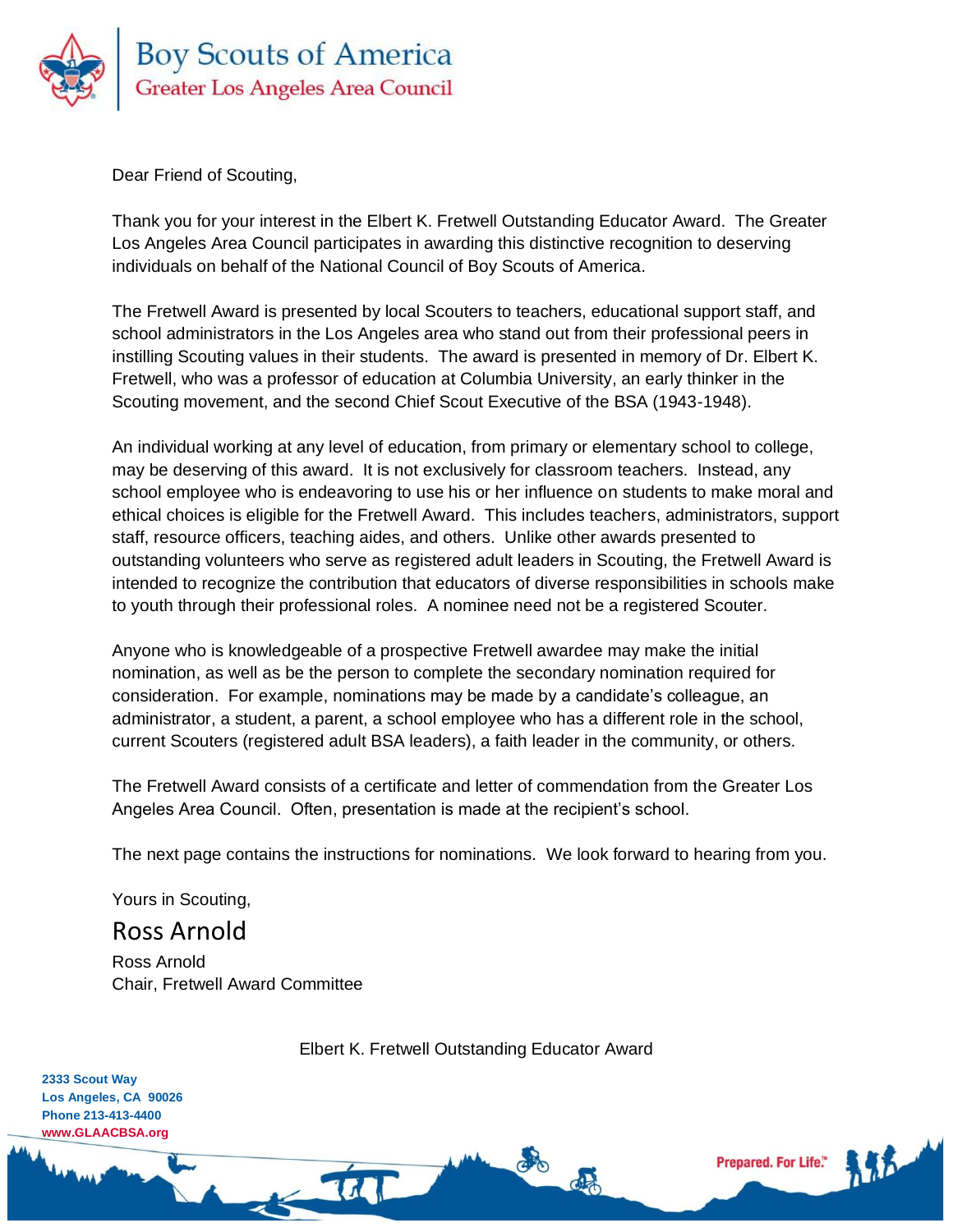# **Nomination Instructions**

Here's what to do:

*Requirements of nominees:* Any person working in education at any level and in any type of responsibility can be nominated for this distinguished award. The basic requirement of nominees is evidence of contributing to the moral and ethical development of youth in their community through their responsibilities as educators, support staff, administrators, or other positions.

*Requirements of nominators:* Anyone who is knowledgeable of the contributions of a prospective nominee may initiate or second a nomination. That includes teachers, co-workers, or administrators at the nominee's schools, current or past parents of students, current or past students, faith leaders familiar with the nominee's school contributions, and others.

*Nominator #1:* Complete the initial nomination form. Select and ask another person who is knowledgeable of the nominee to complete the seconding form and provide that person with the

*Nominator #2:* Complete the seconding nomination form.

Both completed forms must be returned to Ross Arnold either electronically at: [Rossarnold1213@gmail.com](mailto:Rossarnold1213@gmail.com) or mailed to the Fretwell Award Committee, c/o Ross Arnold, Chairman, 1910 N. Van Ness Ave., Los Angeles, California 900268.

One or both nominators will be contacted by members of the Fretwell Award Committee for a brief follow-up telephone interview.

A successful nominee will be contacted by the Fretwell Award Committee to arrange for a presentation of the award.

If you have any questions, please contact Ross Arnold at the above email address or call him at 323 605-2740.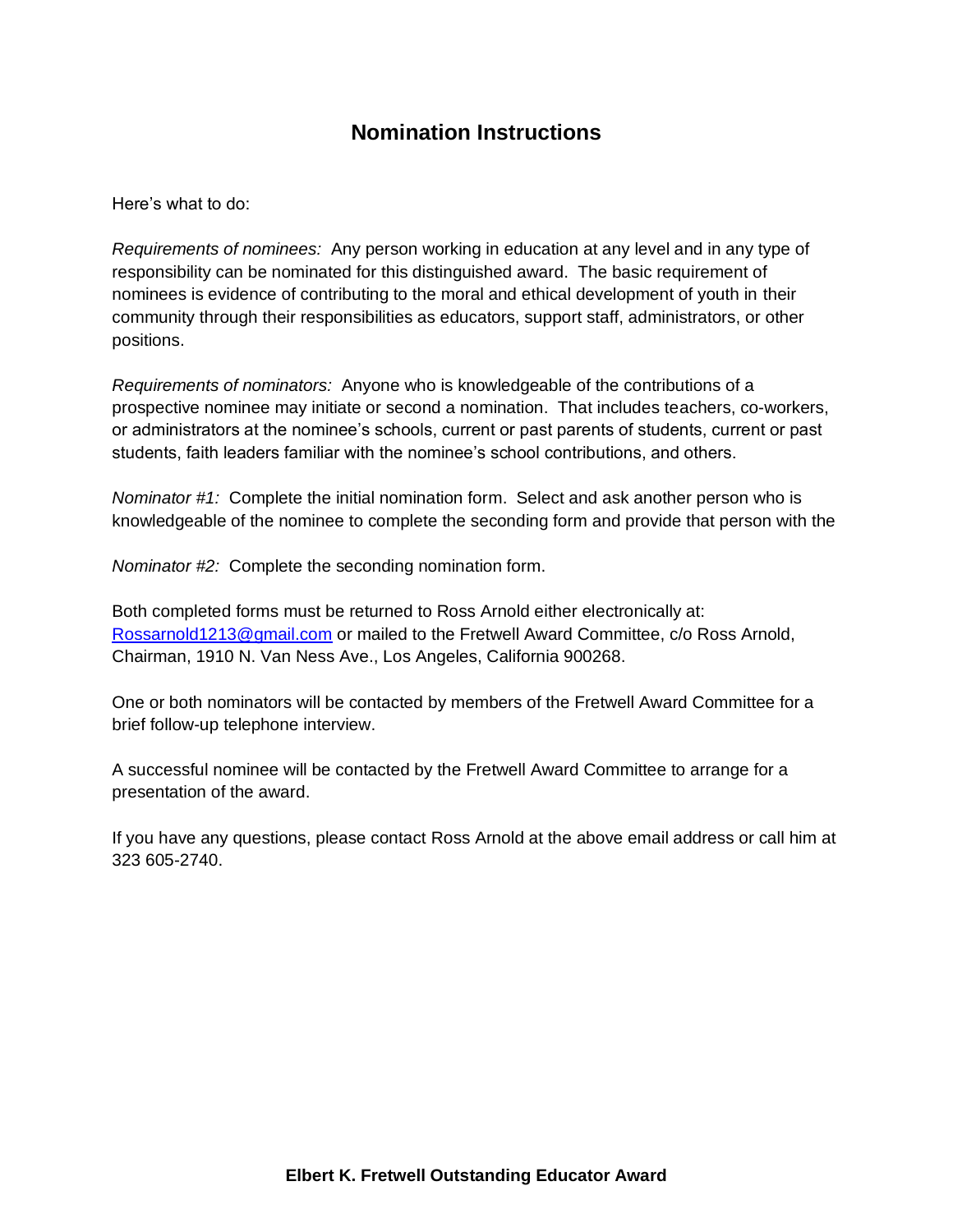### **Nomination Form #1 (Initial Nomination)**

Date of Nomination:

#### **NAME OF NOMINEE:**

Your Name:

*Your Contact Information* Daytime Telephone: Evening Telephone: Email:

*Your Relationship to Nominee*

\_\_\_Colleague or Administrator \_\_\_Parent of Current/Past Student

\_\_\_Current or Past Student \_\_\_Faith Leader Familiar with Nominee

\_\_\_Other: (Please Specify)

*Who Is Providing the Second Nomination?* Name:

*About the Nominee*

Name of school and district: Name of direct supervisor and title: Supervisor's Contact information:

Please respond to the following questions. Your responses to these questions will be used in the recognition letter from signed by the Greater Los Angeles Area Council Scout Executive and read at the award presentation.

Describe how the nominee prepares students to make ethical and moral choices. Be as specific as you can. Use the questions below as a guide for writing your nomination letter.

- What positive characteristics of the candidate stand out to you?
- How has the candidate impacted the lives of students?
- How has the candidate improved the culture of the school?
- How is the candidate a model of ethical and moral values?
- How has the candidate impacted the lives of the staff of the school?
- How has the candidate served others in school activities outside the primary duties of her/his

Please email your recommendation letter to [Rossarnold1213@gmail.com](mailto:Rossarnold1213@gmail.com)